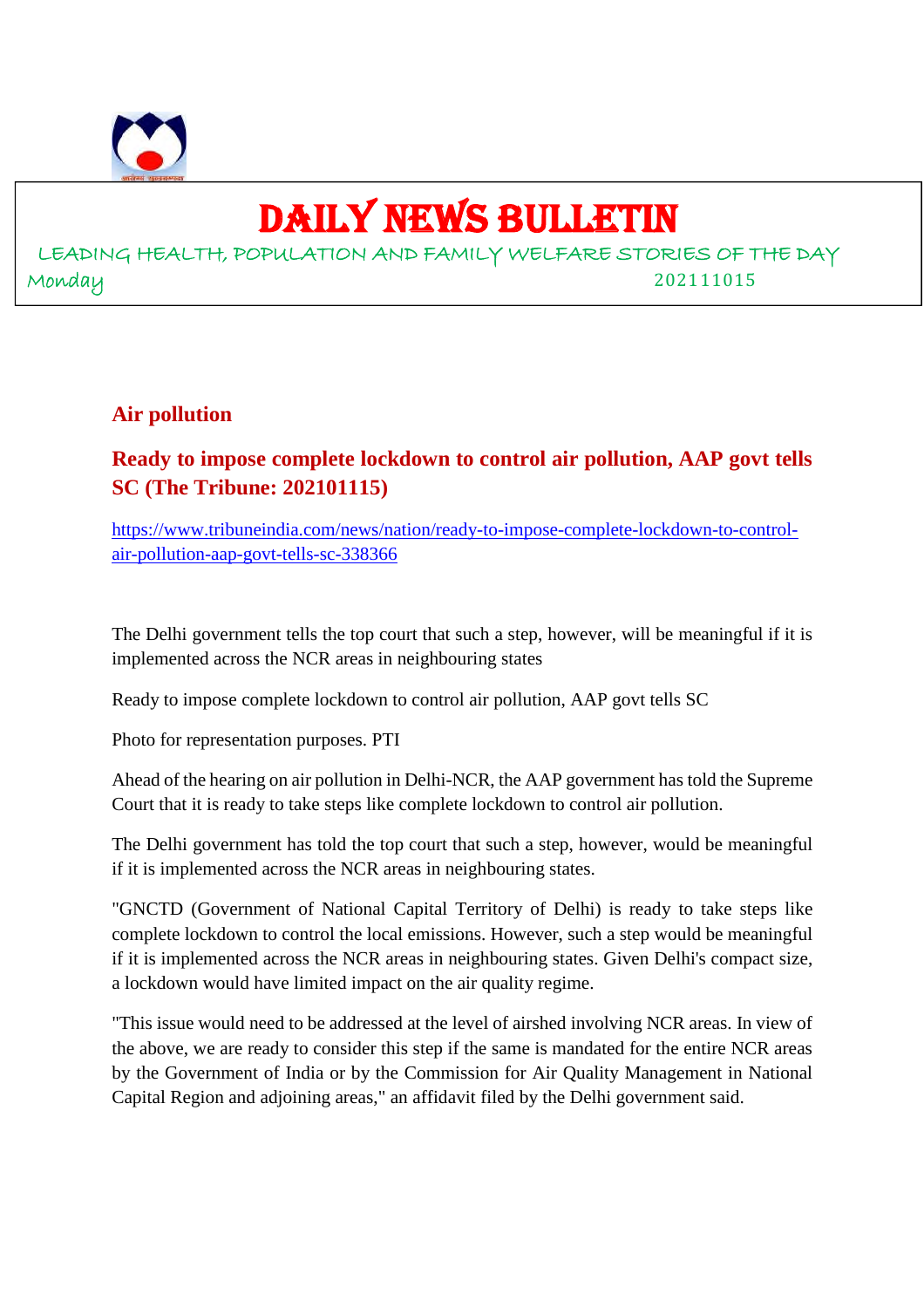The affidavit was submitted in response to a plea filed by environmental activist Aditya Dubey and law student Aman Banka, who sought directions to provide stubble-removing machines to small and marginal farmers for free.

Terming the rise in air pollution in Delhi-NCR an "emergency" situation, the apex court on Saturday suggested clamping a lockdown in the national capital as it asked the Centre and the Delhi government to take immediate measures to improve the air quality.

The court had said the situation of pollution is so bad that people are wearing masks inside their houses.

It had said there are other reasons for pollution such as vehicular emissions, firecrackers and dust, and singling out stubble burning is not the solution.

The apex court had also expressed concern that schools in the city had opened and children were being exposed to severe pollution conditions. PTI

## **Global Covid**

## **Global Covid caseload tops 252 million (The Tribune: 202101115)**

https://www.tribuneindia.com/news/coronavirus/global-covid-caseload-tops-252-million-337580

In terms of infections, India follows in the second place with 34,414,186 cases and Brazil third with 21,939,196 infections

The global coronavirus caseload has topped 252.4 million, while the deaths have surged to more than 5.08 million and vaccinations soared to over 7.41 billion, according to the Johns Hopkins University.

In its latest update on Saturday morning, the University's Centre for Systems Science and Engineering (CSSE) revealed that the current global caseload, death toll and the total number of vaccine doses administered stood at 252,445,139, 5,087,398 and 7,412,265,893, respectively.

The US continues to be the worst-hit country with the world's highest number of cases and deaths at 46,976,314 and 761,715, according to the CSSE.

In terms of infections, India follows in the second place with 34,414,186 cases and Brazil third with 21,939,196 infections.

The other worst countries with over 3 million cases are the UK (9,534,544), Russia (8,843,238), Turkey (8,365,929), France (7,362,807), Iran (6,027,269), Argentina (5,302,445), Spain (5,042,803), Colombia (5,024,263), Italy (4,835,435), Germany (4,974,433), Indonesia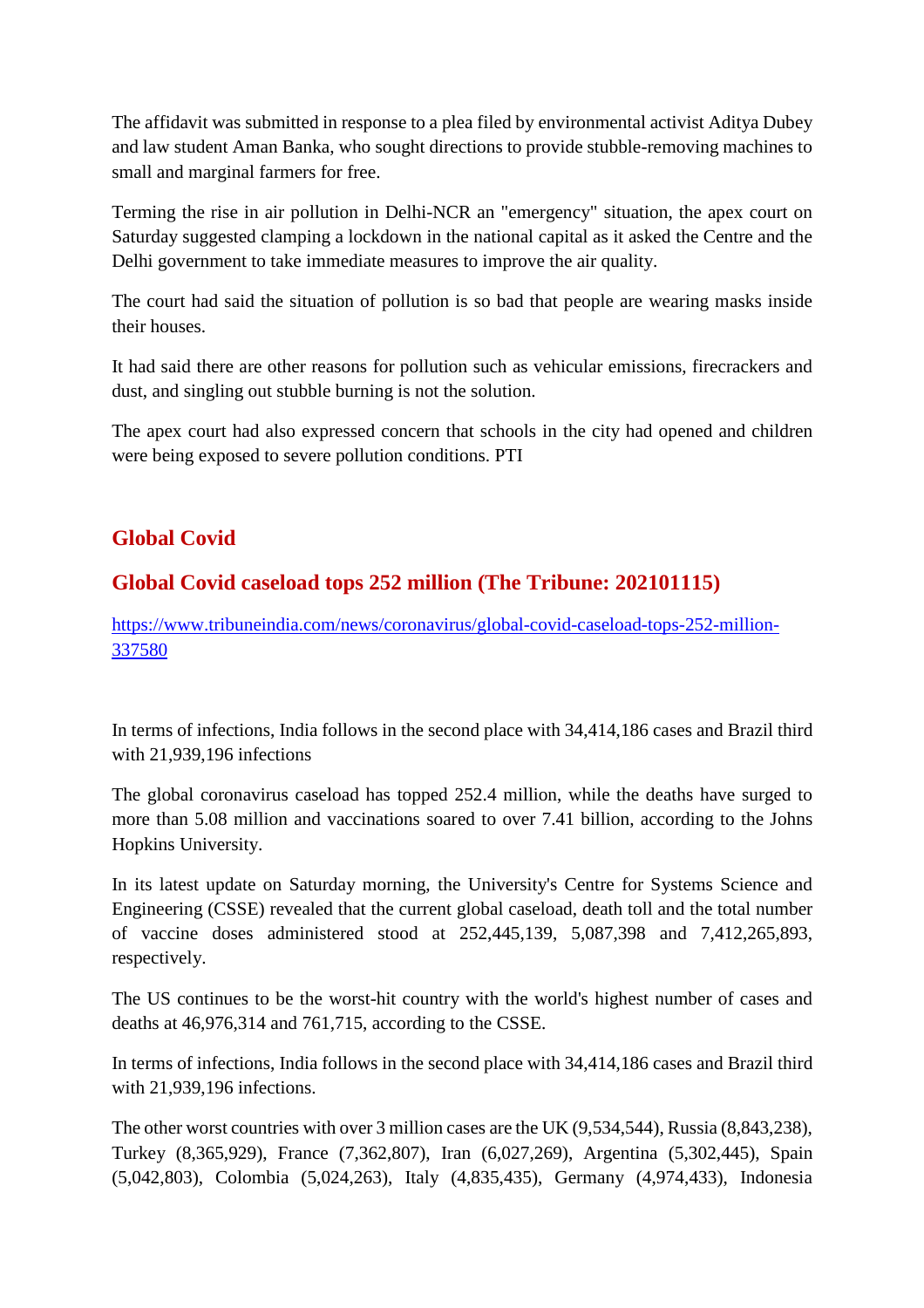(4,249,758), Mexico (3,834,815), Ukraine (3,328,934) and Poland (3,175,769), the CSSE figures showed.

Nations with a death toll of over 100,000 are Brazil (610,491), India (462,690), Mexico (290,374), Russia (248,203), Peru (200,532), Indonesia (143,608), the UK (143,116), Italy (132,618), Colombia (127,680), Iran (127,918), France (119,069) and Argentina (116,209). IANS

## **Covid resurges**

## **Covid resurges in Europe(The Tribune: 202101115)**

https://www.tribuneindia.com/news/editorials/covid-resurges-in-europe-338202

WITH the number of daily Covid-19 infections soaring to new heights and hospitals under stress to deal with severe cases, Europe has, like in the first wave, become the epicentre of the fourth wave. - File photo

WITH the number of daily Covid-19 infections soaring to new heights and hospitals under stress to deal with severe cases, Europe has, like in the first wave, become the epicentre of the fourth wave. Accounting for over 60 per cent of the new caseload globally, the continent is currently grappling with one million new patients every three days. Leading the countries badly hit is Germany as Thursday marked a record daily high of 50,000 new cases — more than that witnessed at any other time. Propelling the resurgence is the cumulative effect of a number of factors. Vaccine resistance — one-third of the Germans are sceptical — is seen to be the major driving force as a majority of the hospitalised patients comprise the anti-vaxxers who also have underlying comorbidity. Aided by the rising non-adherence to the Covid-appropriate protocol, the waning effect of the inoculation over time and the onset of winter, the novel coronavirus is having a field day as it ravages the region in its more contagious variant form.

Battling the new wave, Germany has stepped up testing and treatment along with making proof of vaccination or recovery from infection mandatory for entry to public places. To stem the tide and contain the rapidly worsening health situation, the Netherlands has imposed a partial lockdown and other countries are also mulling some unpopular Covid curbs.

In short, the virulent virus is very much around and the way around it are the same old regulations as have been emphasised upon by medical experts and governments ever since the pandemic broke out two years ago. The spike in Europe (incidentally, Britain has bucked the trend) holds a potent lesson for the rest of the world: don't yet lower the guard or become complacent. The dictum applies more so to developing countries like India. If the public health infrastructure in the well-equipped West is feeling the strain, their coping mechanisms will crumble faster. With more and more borders opening for travel, work and studies, ensuring Covid-preventive measures assumes more significance — for our own collective good.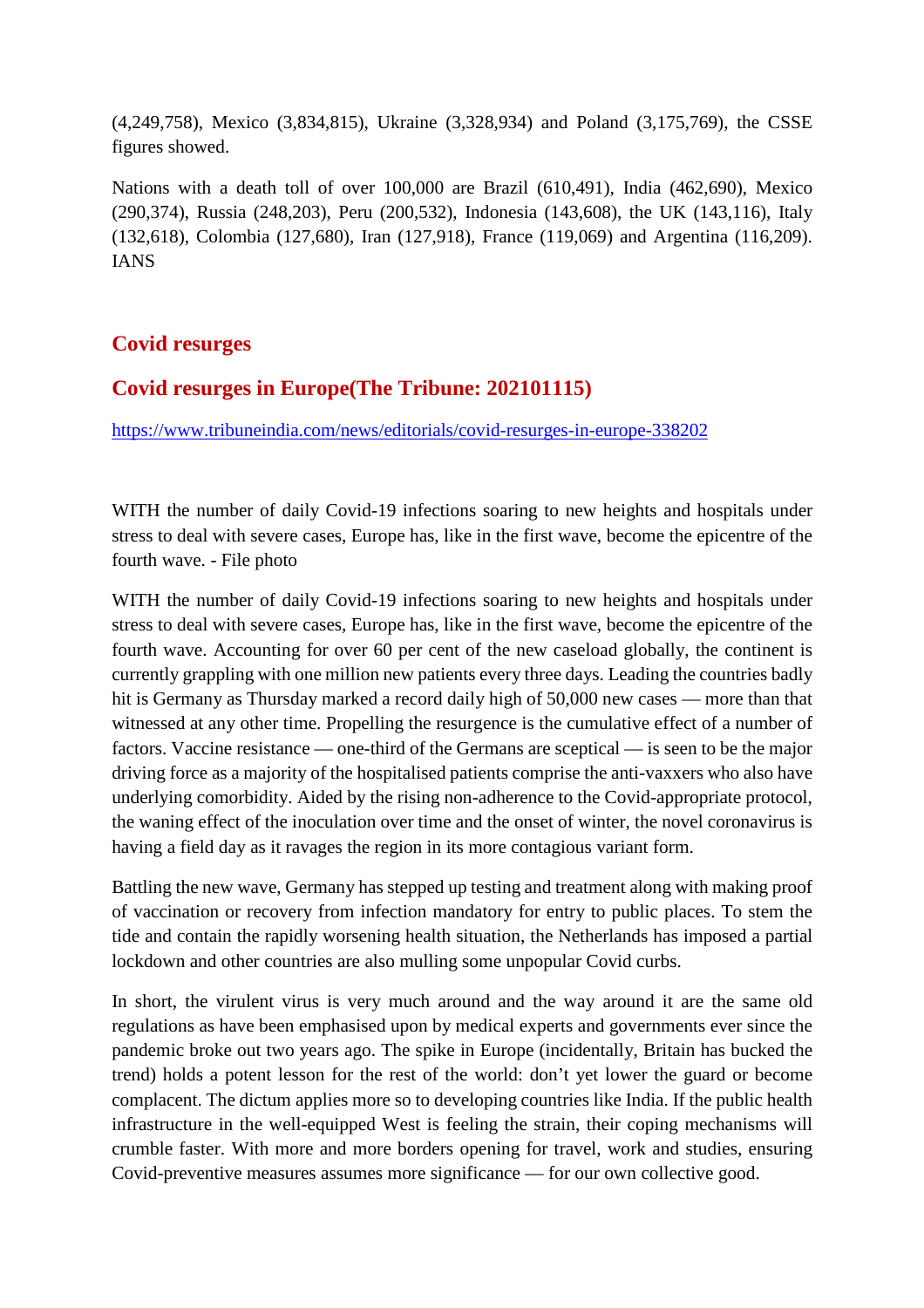## **Delhi's pollution**

## **Delhi's pollution action plan stuck in fine print and protocol, needs relook (Hindustan Times: 202101115)**

## https://epaper.hindustantimes.com/Home/ArticleVie

Delhi's ordeal in the grip of severe-plus air pollution extended over 30 consecutive hours Saturday morning, when the Supreme Court stepped in, suggesting a two-day lockdown for the choking city.

While a call on lockdown is yet to be taken, curbs such as physically shutting schools (however, online classes will continue) and stopping construction activities that were announced by the Delhi government later on Saturday are already mandated in the Supreme Court-approved Graded Response Action Plan (Grap). But the administrative intervention remained stuck in protocols and the fine print.

Delhi has been experiencing another seasonal chokehold since Diwali, and under the Grap protocol, authorities can declare an air emergency and impose these curbs mandated under the severe-plus band of air quality only when PM2.5 levels cross 300  $\mu$ g/m3 or PM10 levels cross 500 µg/m3 (which is fivefold above the standard) and stay there for at least 48 hours.

Experts said these protocols need a relook to make pollution control measures pre-emptive and not reactive as they are now. The mechanism for implementation as well as enforcement needs rapid capacity-building, not just in Delhi but also across the National Capital Region, backed equally by strong administrative and political will.

Late intervention

Officials involved in the enforcement of pollution-control measures said they have been on track with the implementation of Grap. However, they agreed that the Commission for Air Quality Management (CAQM), which is tasked with implementing Grap, and other agencies calling the shots could be more sensitive to the gravity of the pollution crisis in the national capital, rather than being stuck in the technicalities of the plan.

"On November 6, the PM 2.5 levels and PM 10 levels slipped into the severe-plus levels. However, the very next day, it briefly came below that threshold. So, technically, the CAQM and CPCB were not liable to introduce the severe-plus measures, even though the pollution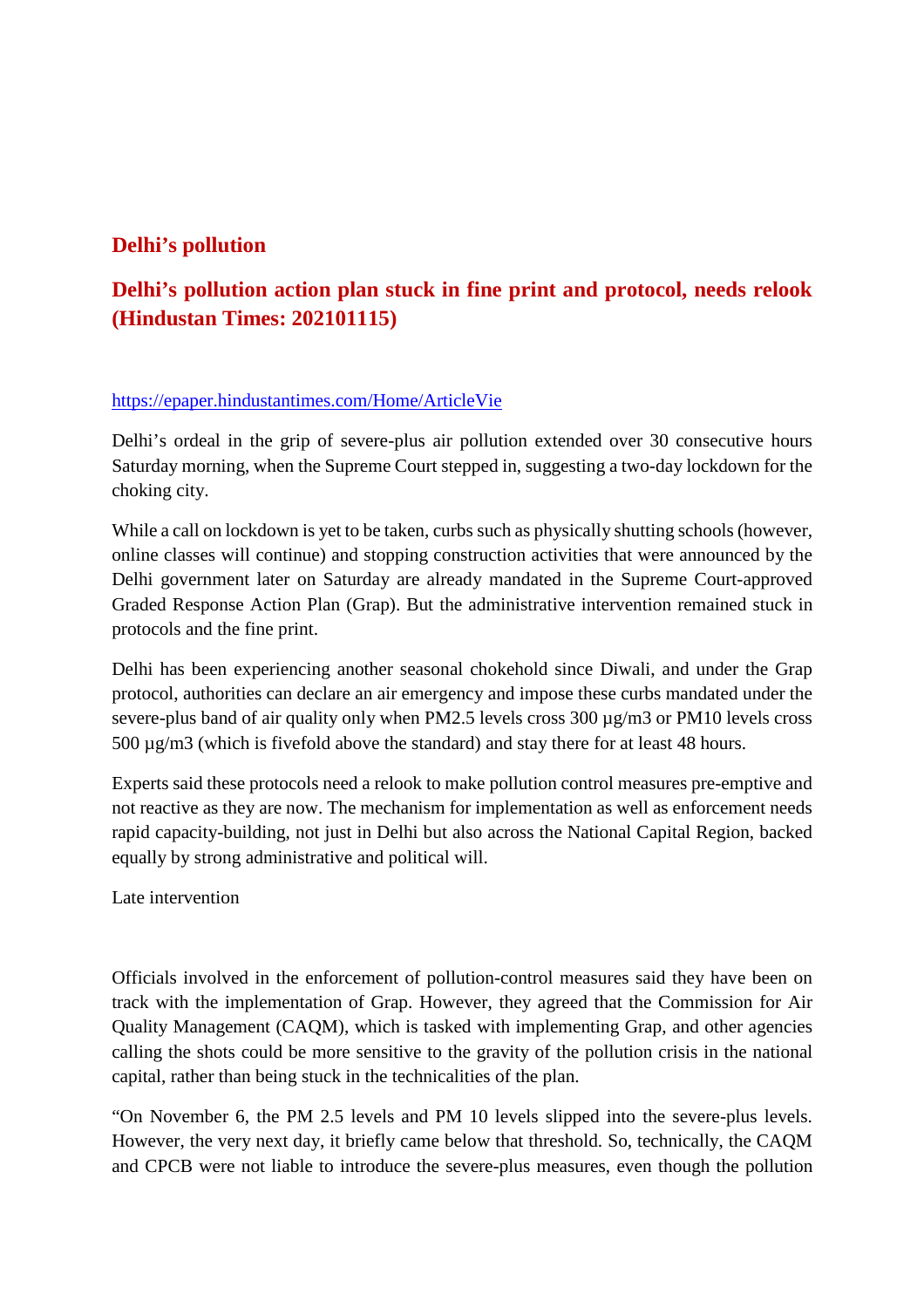continued to be at hazardous levels and was forecast to get worse. How is PM 2.5 exposure of 299ug/m3 any better than 300ug/m3? But we are stuck in technicalities," said an official who asked not to be named.

Anumita Roychowdhury, executive director (research and advocacy), Centre for Science and Environment (CSE), said Grap is only a guiding document and the agencies responsible to implement it are allowed to take additional measures to control the rising pollution.

"Since after Diwali, apart from two days, Delhi has been recording severe days. What are the authorities waiting for? Grap is a guiding document and it also explicitly mentions under the severe-plus measures that the administration can call in any steps other than that mentioned in the action plan to control the dangerous pollution levels. The administration needs to use its discretion and not use Grap as an excuse to not do anything. Grap measures should be automatically enforced," Roychowdhury said.

## Forecast-based response

Experts said that under Grap, the agencies need to respond to forecasted levels of air pollution as opposed to observing what happens over the course of two days and then taking a call.

Delhi currently has two forecasting systems, the Decision Support System developed by Indian Institute of Tropical Meteorology and Union ministry of earth science' Early Warning System, both of which provide air quality forecasts, which could be used to make advance decisions.

"There are multiple sources of air pollution forecasts, including from the Indian Institute of Tropical Meteorology, available now. There is a clear case for Grap to rely on these forecasts to proactively initiate short-term emergency responses, instead of the current reactive approach," said Santosh Harish, fellow at Centre for Policy Research.

Beijing's colour-coded emergency response system, for instance, is an air quality index (AQI) forecast-based action plan rather than a reactive action plan such as Delhi's.

The "particulate matter approach" taken by Grap itself needs a relook, said environmental lawyer Ritwick Dutta. An an analysis of Grap by the Legal Initiative for Forest and Environment (LIFE), an outfit founded by Dutta, states that Grap does not consider all air pollutants, but only particulate matters such as PM2.5 and PM10. Even if the level of pollutants such as SO2 or NOX increases – which are a part of AQI index monitoring -- Grap does not come into effect.

"Even if Grap is implemented in full, it only looks at levels of PM 2.5 and PM 10, but does not look into quality of air as such. So you can have very high levels of other pollutants (in the air) and still have very good grap implementation. Therefore, by nature, Grap is faulty," Dutta said.

Weak, haphazard enforcement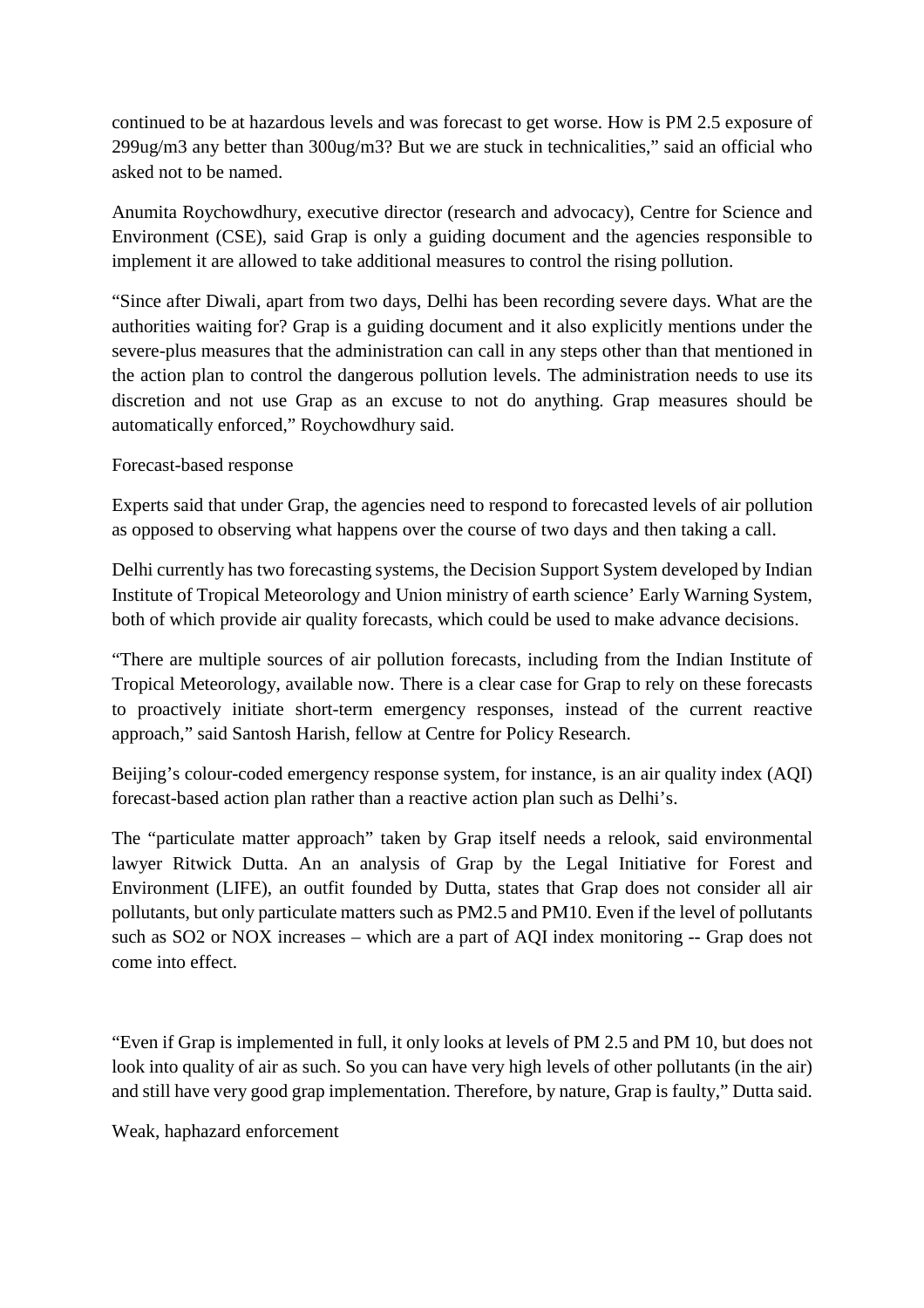The post-Diwali smog over northern India is a well-established phenomenon. Yet, each season, pollution mitigation is conducted haphazardly even as Grap marks out each step of enforcement and responsibilities of the agencies involved.

But compliance cannot be ensured without capacity building and administrative will. A case in point is the recent directions to municipal agencies to increase the parking fee, and to transport agencies to implement differential rates in public transport to encourage off-peak travel. Both directions have not been enforced.

"Grap says deploy extra buses when pollution levels peak. But where are the extra buses? Where are the extra drivers? It is not like a fire service where we have vehicles waiting on standby. Similarly, parking rates have to go up four times when pollution peaks to very poor levels. But where is the mechanism to charge more? Traffic congestion has to be reduced, but are instructions given to Delhi Police that they are not supposed to put barricades during peak pollution times?" asked Dutta.

## Need year-round approach

Delhi's baseline pollution -- from vehicle emissions, construction activities, waste burning - is high all through the year. During the non-winter months, Delhi sees some relatively cleaner days due to the favourable weather conditions, although freak build-ups such as the dust storm in summer lead to pollution spikes. After monsoon withdrawal, when the wind patterns change and the temperature starts to dip, stubble burning in Punjab and Haryana, coupled with local emissions, lead to a massive pollution spike. On Diwali, blatant violation of government's ban on burning of firecrackers pushed air quality into severe zone a day after the festival.

Recognising this, Grap was designed to be a year-long exercise to check polluting activities even when the air is moderately clean. For instance, for 'moderate to poor' days, Grap directs municipal and road-owning agencies to stop garbage burning, impose heavy fines for noncompliance, conduct mechanised sweeping on busy streets, sprinkle water on unpaved roads every two days and stringently enforce rules for dust control at construction sites.

Unfortunately, much of this exercise has been reduced to a calendar event to be observed when winter pollution peaks. Making efforts to control particulate matter during the onset of winter serves no effective purpose, said Dutta.

Santosh Harish said, "Ultimately, emergency responses are only a last-ditch effort to reduce exposures to a small extent. Several of these wintertime local actions on waste burning and construction dust need to be implemented year-round to be well understood and complied with, instead of being episodic actions."

## Time to upgrade Grap

Notified in 2017, Grap was to end the problem of multiplicity of agencies in Delhi and NCR towns so that they could be made answerable to an overarching body— then, the Environment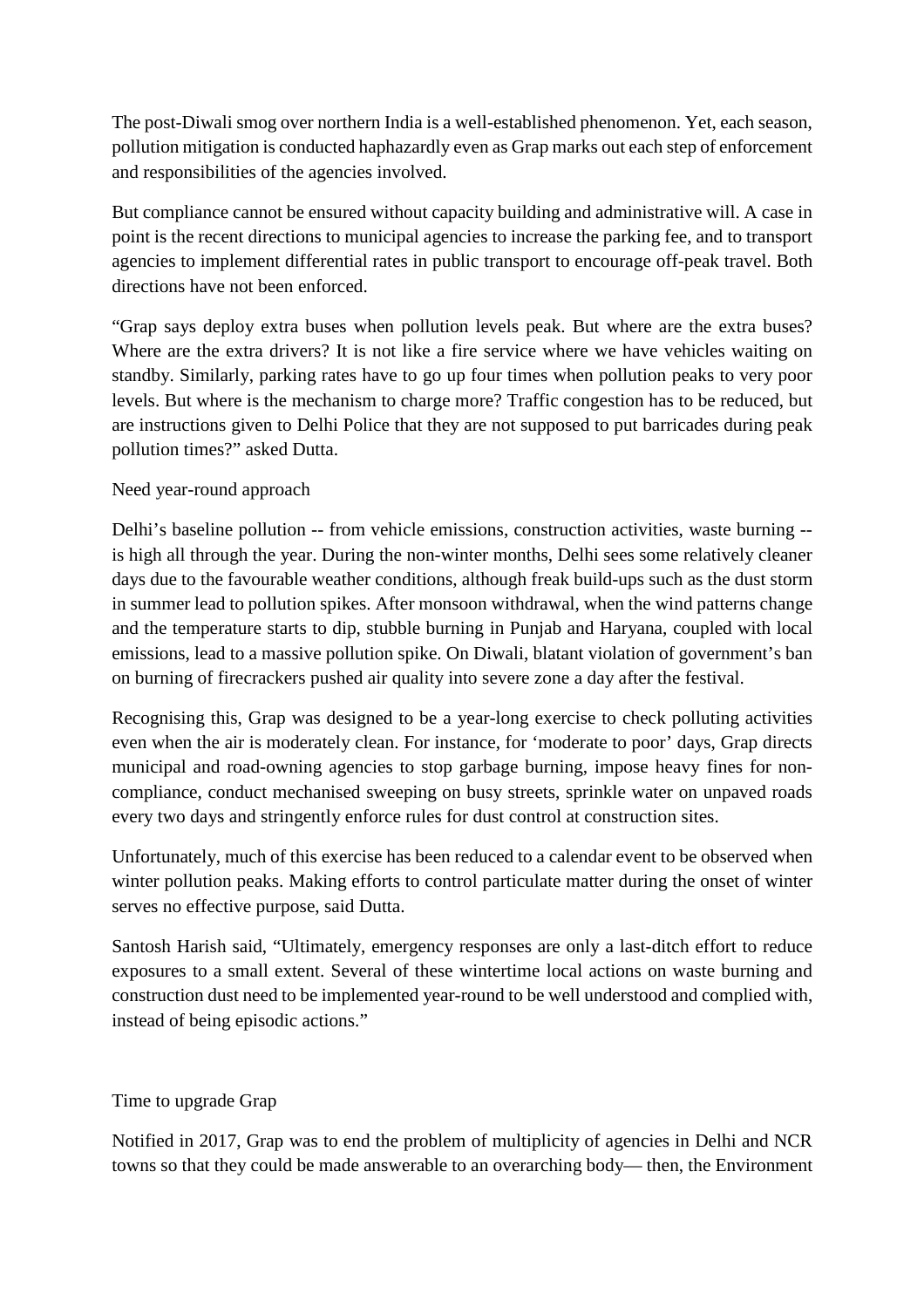Pollution (Prevention and Control) Authority that was assigned the task of implementing the Grap and submit action-taken reports to the Supreme Court. Through a Union government ordinance last year, the Epca was dissolved and replaced by the 20-member Commission for Air Quality Management in Delhi-NCR and adjoining areas, which is now in charge of Grap.

"What we knew back then about Delhi's pollution sources is not what we know now. After 2017, we had a detailed source apportionment study by TERI, which gave us clarity on local and external sources. So, we cannot brace this document blindly and say that we are only going to enforce what is written in black and white because the scenario has changed and we must also revise the document accordingly," said a senior government official who was formerly deputed with the Delhi Pollution Control Committee.

Dutta stresses the need to take pollution action plans beyond cities. "We blame stubble burning in Punjab and Haryana for pollution peaks in Delhi. The reason for that is that the focus is on cities, not states. Today, only 122 cities have been counted as non-attainment cities and their pollution action plans are limited to them. The National Clean Air Programme very clearly requires each state to prepare its own state action plan by 2020. Not a single state has done that," he said.

"The non-attainment cities have been identified based on a study of 370 cities, not 4,000 cities that we have in India. According to us, the data should be of 4,000 cities, plus rural areas. Only then you will come to know the extent of pollution levels and what needs to be done," he added.

## **World Diabetes Day**

## **World Diabetes Day: Importance of controlling blood pressure in diabetics (The Indian Express: 202101115)**

https://indianexpress.com/article/lifestyle/health/world-diabetes-day-importance-ofcontrolling-blood-pressure-in-diabetics-7621989/

For diabetics, a lower BP may provide greater protection against stroke, making it imperative to regularly monitor blood pressure along with checking blood sugar levels and making lifestyle changes, says a doctor

diabetes, living with diabetes, diabetes and blood pressure, high blood pressure and diabetes, diabetics, how to manage high blood pressure in diabetics, world diabetes day, indian express news

Diabetes causes damage to the small blood vessels in the body and stiffens their walls leading to high blood pressure. (Photo: Getty/Thinkstock)

Around the world, diabetes has become a common health issue. Among the complications of diabetes, the risk of developing high blood pressure is twice as likely. In fact, diabetes and high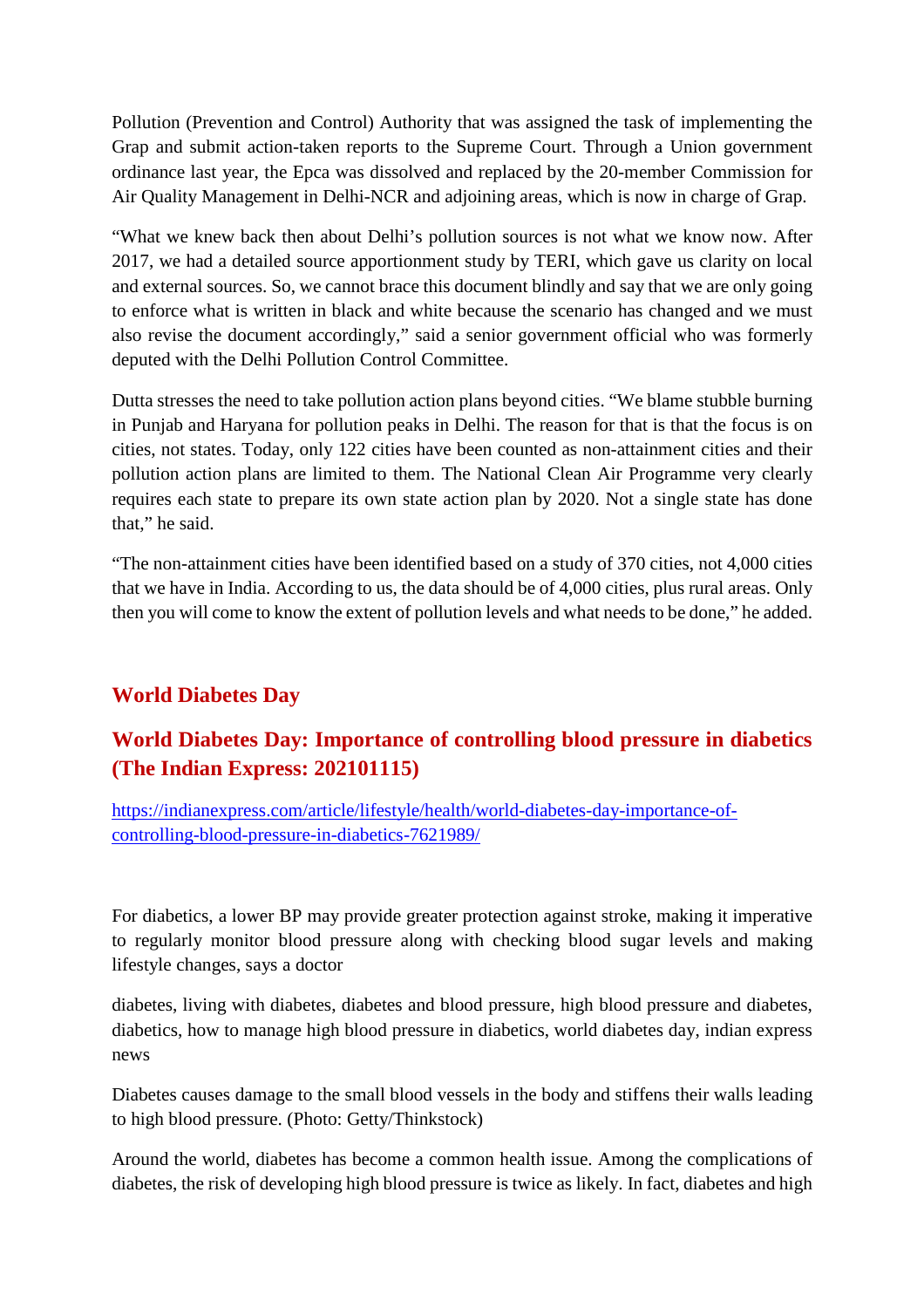blood pressure often go together, and are referred to as the 'Vicious Twins', says Dr Sujoy Ghosh, professor, department of endocrinology, Institute of Post Graduate Medical Education & Research, Kolkata.

The doctor explains that in type-2 diabetes, there is insulin resistance that causes sugar to build up in the blood. This stimulates the production of more insulin which, in turn, causes the body to retain salt and fluids, thereby increasing the risk of developing high blood pressure.

ALSO READ |Expert suggests ways to manage diabetes among the younger generation

"Another factor is that over time, diabetes causes damage to the small blood vessels in the body and stiffens their walls leading to high blood pressure. When both high blood pressure and type-2 diabetes are present, there is a higher risk of a heart attack or stroke as also other complications such as kidney disease and retinopathy. Hence, it is important to control the high blood pressure as well as the blood sugar," Dr Ghosh warns.

He adds that for diabetics, a lower BP may provide greater protection against stroke, making it imperative to regularly monitor blood pressure along with checking blood sugar levels and making lifestyle changes. "While it would be advisable to get blood pressure checked at a doctor's clinic, it may not be practically feasible on a regular basis. Just as one can keep track of one's blood sugar at home using compact blood glucose meters, there are digital BP monitors available that allow one to easily measure blood pressure at home."

ALSO READ |Diabetes Awareness Month: What is hypoglycemia and how can it be managed?

The doctor says there are some practical steps to take to ensure the BP is in check and that the readings come out accurate:

diabetes, living with diabetes, diabetes and blood pressure, high blood pressure and diabetes, diabetics, how to manage high blood pressure in diabetics, world diabetes day, indian express news

Use a BP cuff of the correct size and position it correctly on the bare arm above the elbow. (Photo: Getty/Thinkstock)

– Measuring blood pressure at the same time under the same conditions every day.

– Sitting calmly for five minutes prior to measuring.

– Not smoking, eating, exercising or drinking tea, coffee or any caffeinated drinks at least half an hour prior to taking the reading.

– Ensuring the bladder is empty, since a full bladder can exaggerate the readings.

– Using a BP cuff of the correct size and positioning it correctly on the bare arm above the elbow and securing it tightly.

– Sitting up posture with legs uncrossed and feet flat on the floor with arms supported at the level of the heart. And, no movement during the measurement.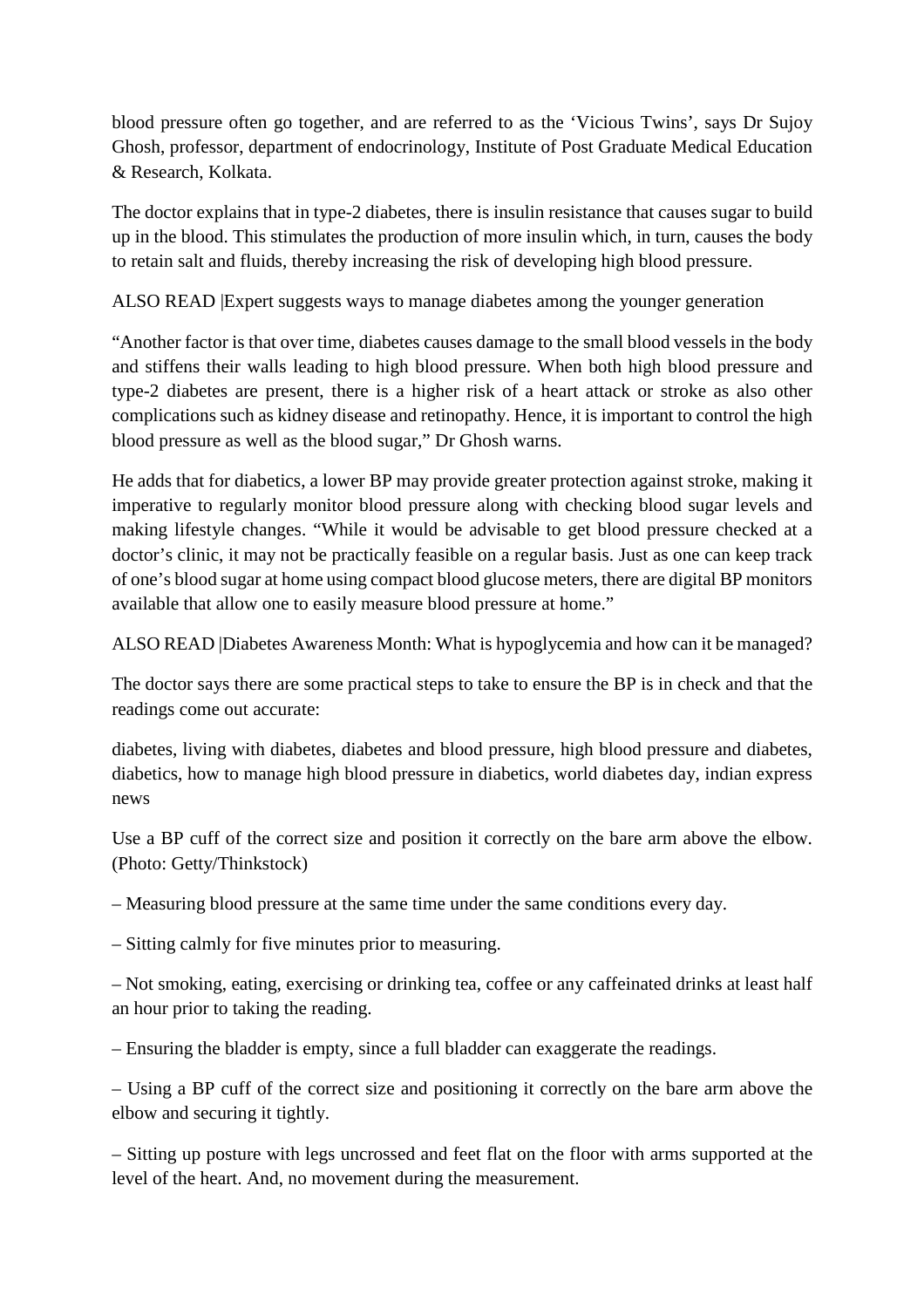– One should also take three readings with the average of the last two measurements considered as the blood pressure reading.

"These simple measures can go a long way in ensuring accurate BP measurement at home. Since the pandemic has led to a rise in telemedicine, home measurement of BP is important for physicians to effectively treat high blood pressure. Together, with regular blood sugar monitoring, this will ensure correct treatment for both diabetes and high blood pressure," the doctor concludes.

## **Yoga and Physical Fitness (The Asian Age: 202101115)**

http://onlineepaper.asianage.com/articledetailpage.aspx?id=15965152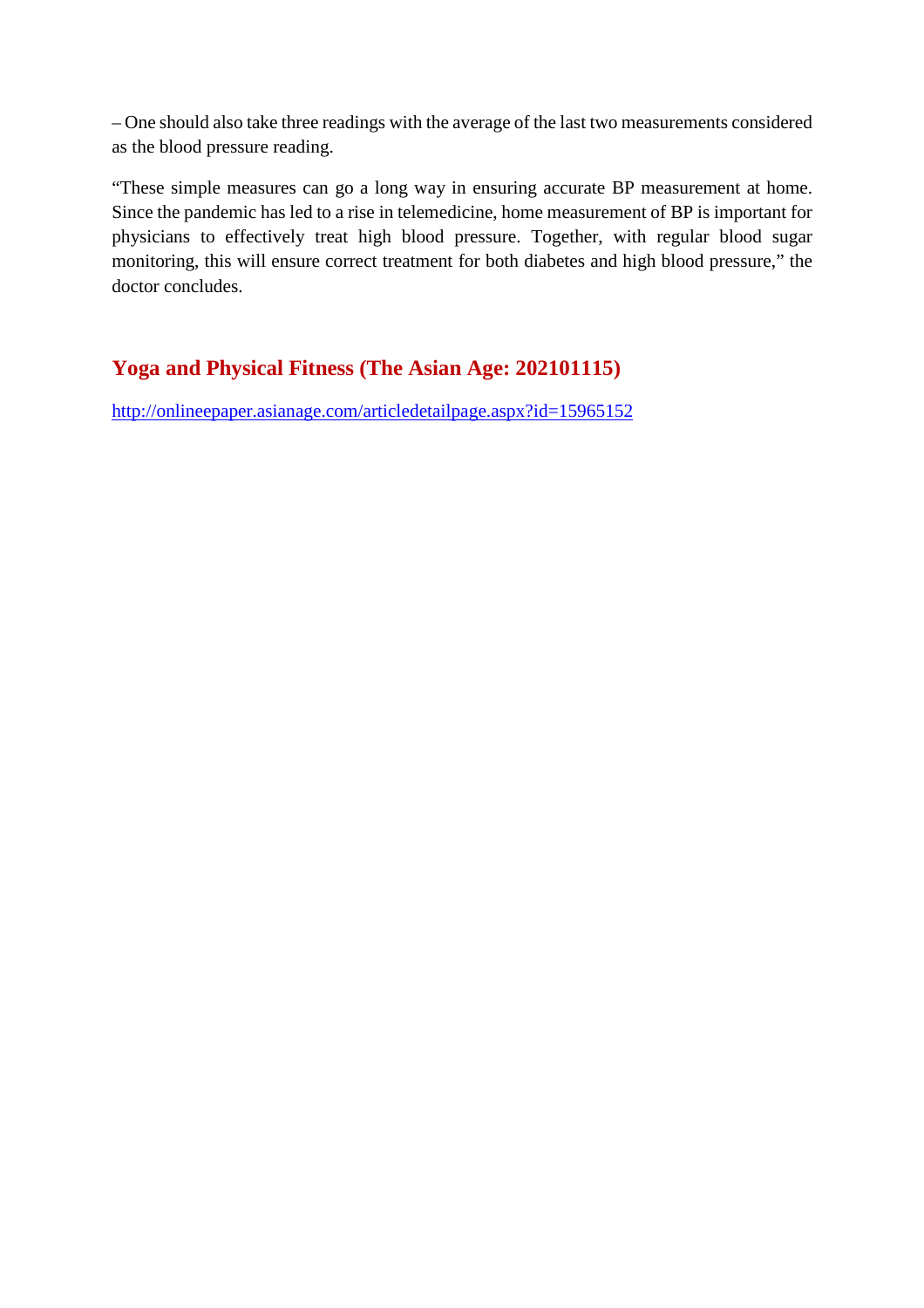# Ayush ministry organises fusion yoga show on IITF inaugural day

#### **AGE CORRESPONDENT** NEW DELHI, NOV. 14

Live performance of Fusion Yoga by practitioners from Morarji Desai National<br>Institute of Yoga, free medical consultation by experts of various Ayush streams<br>and display of various food items that promote nutrition and good health were the major attractions at the pavilion of the Ministry of Ayush on the first day of the<br>India International Trade Fair at Pragati Maidan on Sunday.

The activities at the pavilion revolved around the theme of 'Holistic health, Nutritious<br>Diet', which the Ayush Ministry propagates through<br>various Indian traditional medicine systems. Various institutes and research bodies of Ayurveda, Yoga and Naturopathy, Unani, Siddha<br>and Homeopathy streams have set up their counters at the Ministry's pavilion in<br>hall number 10 of Pragati Maidan to make people aware on how they can maintain good health through nutritious foods and good dietary habits available under the AYUSH system.

The visitors were given medicinal plants with the focus on giloy, a herb with multiple health benefits. The visitors were taught how they can refresh and re-energise



Artists perform at the Jharkhand pavilion after the inauguration of 40th India International Trade Fair at Pragati Maidan in  $-PTI$ New Delhi on Sunday.

themselves at their workplaces in just five minutes by practicing the Yoga protocol<br>mentioned in the Y-Break mobile application.

A new set of ready-to-cook<br>nutraceuticals-based items that provide necessary dietary support to the patients of diabetes, obesity, chronic pains, and anemia among others have also been displayed at the Ministry of Ayush's pavilion.

Packed in powder form. these recipes have been developed by the research scholars<br>of All India Institute of

 $(AIIA)$ Ayurveda under Mahabhaishajya, a proposed food start up of the institute. These recipes include candy, an appetizer, flour and a lad-<br>doo among others. The pack-<br>ets have the method of preparation and the health benefits mentioned on them.

The visitors were also given Murabba-e Amla, Harira,<br>Unani Kahwa and Halwa Gheekar to taste at the counter of Unani stream, Bhringraj Chocolate at Siddha counter apart from Roasted gram and black sesame laddoos and nutritious cookies.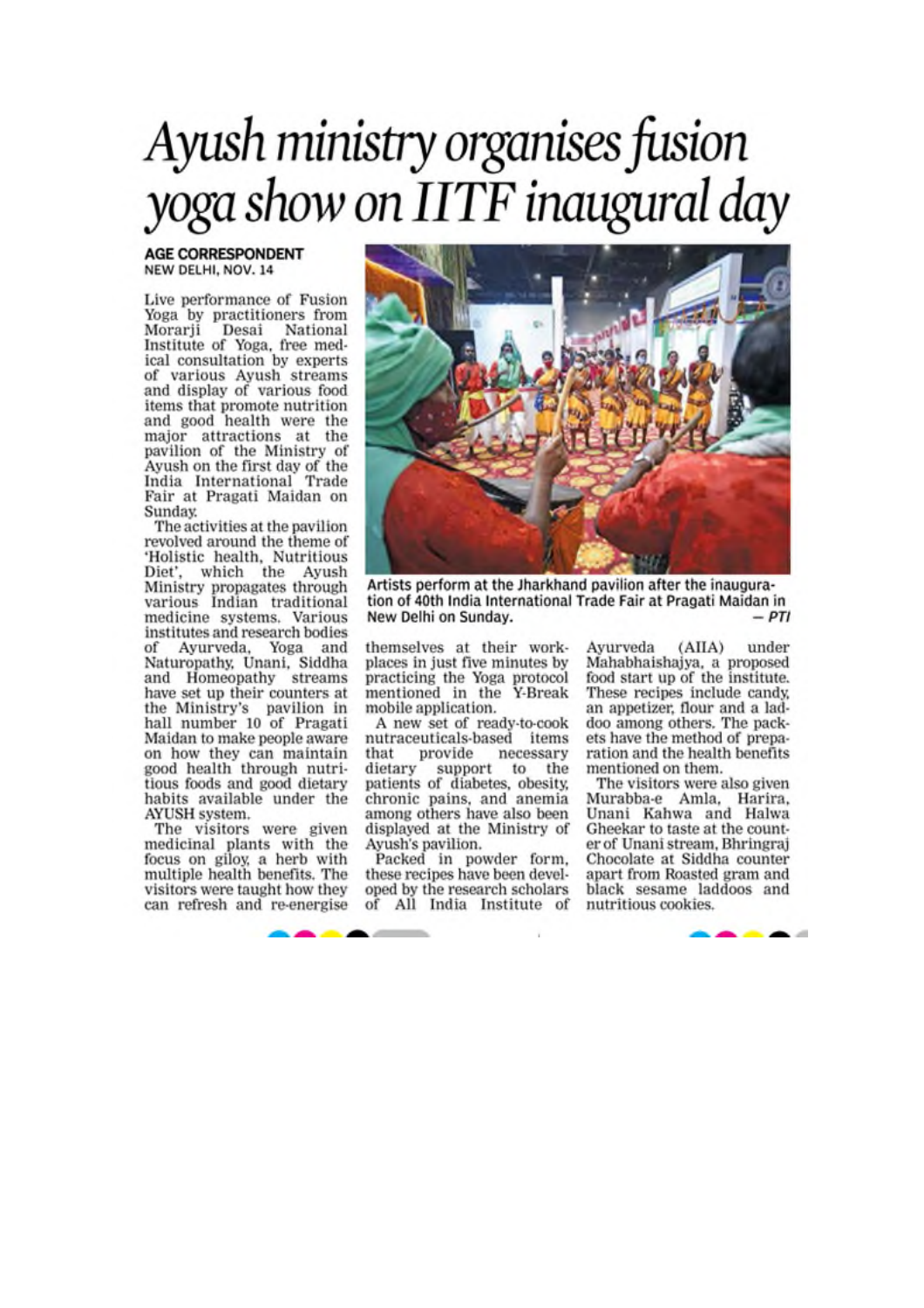## **Covid-19 vaccine**

## **IMA pushes for Covid-19 vaccine for all diabetes patients (The Hindu: 202101115)**

https://www.thehindu.com/news/national/ima-pushes-for-covid-19-vaccine-for-all-diabetespatients/article37487704.ece

Greater Chennai Corporation health workers test diabetes level before administering COVID-19 vaccine to beneficiaries | Photo Credit: VELANKANNI RAJ B

Association launches campaign for early detection, mitigation of diabetes complications

The Indian Medical Association (IMA) on Sunday demanded COVID-19 vaccination for all diabetes patients, including a booster dose, if needed. The association launched a campaign for early detection and mitigation of diabetes complications.

Also Read: Diabetics want physician's assurance on taking vaccine: study

The campaign, launched on the occasion of World Diabetes Day, will run for 10 days and aims to reach one billion people, the IMA said in a release. As part of the campaign, the IMA has joined hands with the Association of Physicians of India and other organisations.

The IMA says that millions of people with diabetes do not have access to the kind of care they need and that patients often require continuous care and support to avoid complications.

To make insulin accessible, the IMA's State and local branches will set up special centres, the statement said.

The World Diabetes Day logo — a blue circle — will be depicted by blue light and blue balloons during the campaign at all IMA branches.

Special sessions

Also, special sessions will be organised during the week at 'blue corners' to make people aware of diabetes and complications caused by it, the statement said.

Also Read: Study sheds light on intensity of COVID-19 in type-2 diabetics

"In India, more than 77 million adults are living with diabetes and researchers predict that this will increase to 134 million by 2045. World Diabetes Day became an official United Nations Day in 2006 with the passage of the United Nations Resolution 61/225. It is held every year on November 14 to mark the birthday of Sir Frederick Banting, who co-discovered insulin along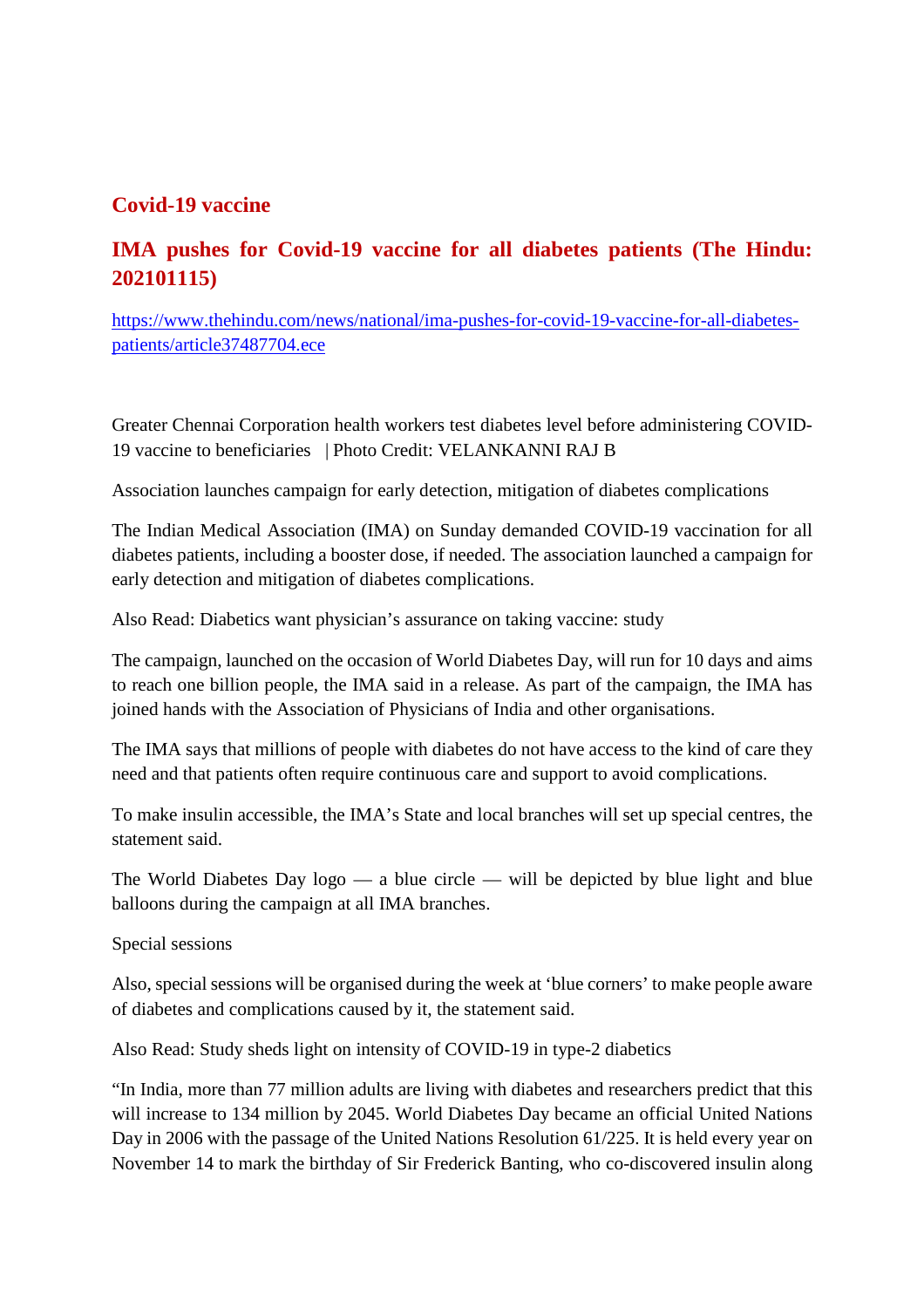with Charles Best in 1922. The theme for World Diabetes Day 2021-23 is access to diabetes care," said the association.

## City lifestyle

According to a 2021 review, people who live in cities and metropolitan areas in India are more likely to develop diabetes than ever before. "This is due in part to a city lifestyle that is marked by sedentary, stress, junk food, smoking, and liquor consumption. All these factors lead to an increase in a person's body mass index (BMI) — a major risk factor in causing diabetes," the statement said.

Overall, women have a higher risk of developing diabetes than men, but as both groups get older, the risk decreases, the IMA said.

Although diabetes figures are high, researchers estimate that 57% of cases remain undiagnosed. This is particularly concerning, as the risk of serious complications increases when people do not take medication to control their blood sugar, it added.

The IMA campaign includes holding programmes in both urban and rural areas to promote detection of hidden and pre-diabetes cases.

## Diabetic foot

It also spoke about the diabetic foot, terming it a dreaded complication, and saying that 80% of amputations of leg in India are due to this condition.

The association said such complications are preventable if proper care is given. To improve dietary habits of the patients, the IMA has joined hands with the Food Safety Department of the Government of India and propagated an 'Eat Right campaign'. Under it, the IMA is organising a one-day training programme to teach the trainers in each State with the help of FSSAI, so that they can coach people on diet in their respective States.

## **Post-COVID carelessness**

## **Post-COVID carelessness can harm the heart: cardiologists (The Hindu: 202101115)**

https://www.thehindu.com/news/national/post-covid-carelessness-can-harm-the-heartcardiologists/article37481968.ece

Moderation and continuing prescribed medication and contacting your doctor in case of an emergency are important, according to the doctors. File | Photo Credit: Pichumani K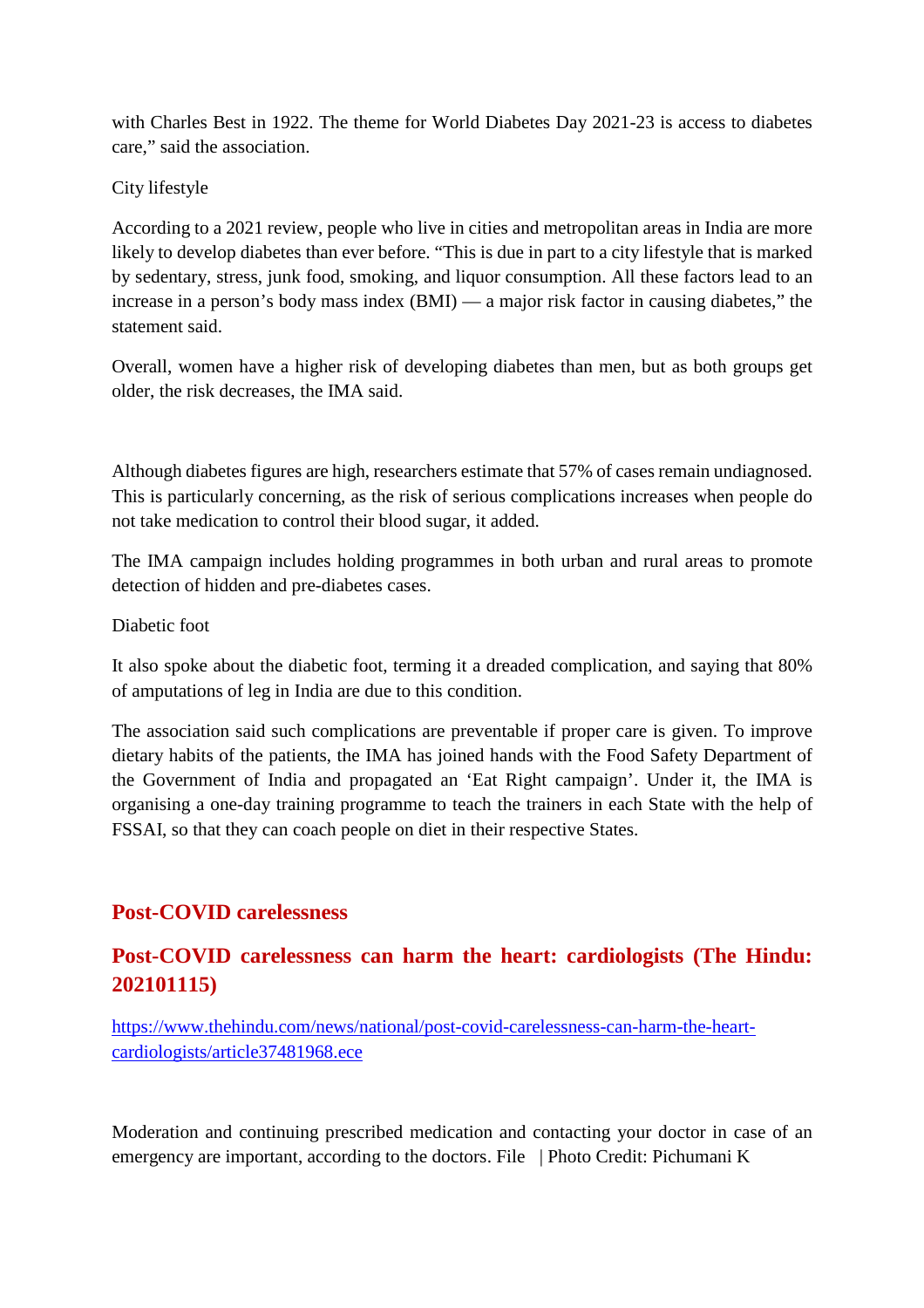'Viral diseases are known to act as a trigger for heart attacks in pre-disposed persons'

While data on heart attacks following COVID is absent in India, cardiologists who have taken care of post-COVID cardiac issues in patients this past year suggest that people should avoid very severe exercise or unaccustomed extreme physical exertion for a period of three-four months after recovery from COVID. Moderation and continuing prescribed medication and contacting your doctor in case of an emergency are important, according to the doctors, who add that lifestyle changes protect persons against heart attacks in the long run.

"COVID is a new disease and we are still learning," said G. Karthikeyan Professor of Cardiology, All India Institute of Medical Sciences, Delhi. He said that COVID did cause fewer admissions in hospital emergencies and discontinuing of medication also occurred among the patients.

"While there isn't enough data to establish a direct link with post COVID and heart attacks, viral diseases are known to act as a trigger for heart attacks in pre-disposed persons," said Dr. Karthikeyan. He added that continuing medicines, giving adequate time for recovery and consulting the doctor in case of emergency are vital safeguards.

Prof. (Dr.) Ashok Seth, Chairman Fortis Escorts Heart Institute and Chairman Fortis Healthcare Medical Council, explained that COVID causes heart problems irrespective of the severity of the COVID infection.

He said that Coronavirus causes inflammation in the arteries supplying blood to heart muscle along with an increase in blood clotting leading to sudden blocking of these arteries and heart attack. "Furthermore, inflammation and infection of heart muscle called myocarditis leads to weakening of heart pumping and heart failure. The virus can also affect the conduction system of the heart making the heart beat very fast or very slow, all these conditions can continue for many weeks after recovery from COVID and rarely can be life threatening," he said.

Dr. Seth added that patients who have recovered from COVID, especially those who had severe COVID should not ignore any symptoms of breathlessness, chest pain or palpitations during the recovery period and should see their doctor at least once.

Stating that COVID infection does increase the blood clotting tendency which increases the risk of all diseases such as heart attack, stroke, deep vein thrombosis etc, Dr. Rakesh Rai Sapra, director and senior consultant of Cardiology, QRG Super Speciality Hospital Faridabad said that this risk is not life-long. "This risk is there primarily during COVID infection and for some period (1-2 months) after the infection. That is why blood thinners are given during that period to reduce the risk," he added.

Speaking about an alleged recent spurt in young deaths due to heart attack, Dr. Sapra said that the increased predisposition of India for the development of heart disease is partly due to genetic predisposition and largely due to bad lifestyle which includes increased preference of junk food, sedentary lifestyle, increasing smoking habit and increasing mental stress.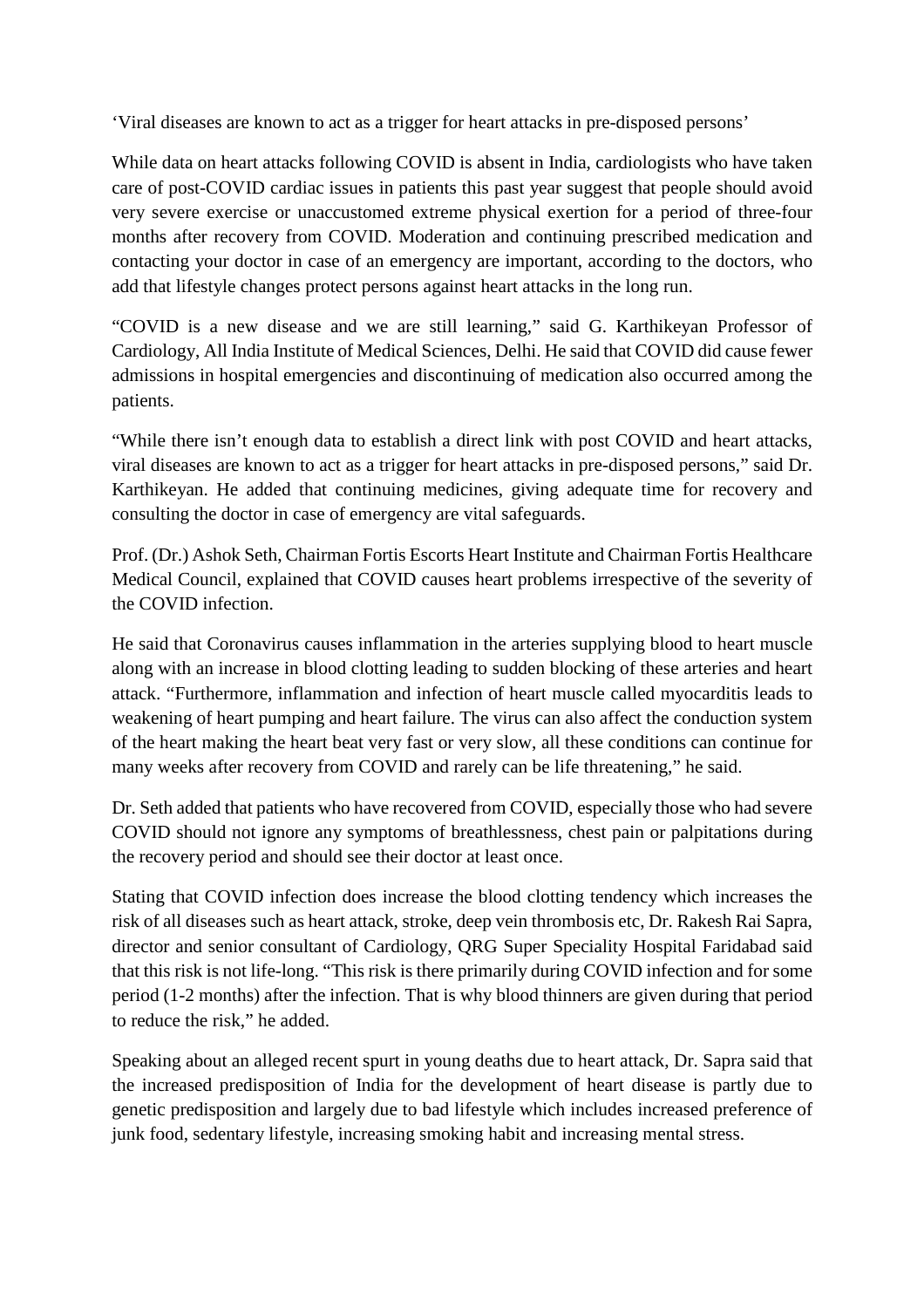The way out he suggests is aggressive modification of lifestyle including choosing the right type of food (increasing fruit and vegetables intake and reducing fatty food intake, especially the fried food and bakery products), doing regular (30-40 minutes daily) exercises, quitting smoking and learning to manage mental stress by yoga and meditation.

Meanwhile, explaining why COVID has no connection with young age and stating that it is mainly an inflammatory state, Dr. Ashish Agarwal, director-Dept. of Cardiology, Aakash Healthcare, Dwarka, said that COVID isn't the reason for creating fresh blockages. "COVID makes the underlying blockages of the people unstable and it further leads to heart attack. COVID itself increases the blood flow in the body and that increases the chances of clot formation. So, if the clot is in an artery, it causes a heart attack. And, if the clot is in the artery of the lung then there is pulmonary embolism. That's why most of the COVID patients have been given blood thinner injection on a regular basis," he explained.

Stating that the purpose of vaccination is either to combat COVID infection or reduce the severity of the infection, Dr. Agarwal said that the most common reason for sudden death is cardiac arrest. "There could be many reasons behind it and the reasons also vary depending upon the age. Most common reason of cardiac arrest in the 35-40 age group is heart attack only. Heart attack in younger patients has always been there in India but the issue got hyped because of the death of few celebrities. We Indians have developed this coronary heart disease a decade earlier. It's because of the genetic disposition, and immunity has got no connection with heart attack. Immunity is needed to combat infection," he said.

Doctors also add that they are witnessing a fear in young patients about the sudden death due to heart attacks. "But, at the same time there is also an inertia of not taking medicines. Most of the young patients, who died, either they smoked heavily, had uncontrolled sugar, were hypertensive and had a family history of cardiac issues as well. We tell patients about their underlying conditions but they aren't ready to take medicines. People feel until and unless they don't have severe health conditions they won't take. If you have a history of cardiac arrest, have a healthy lifestyle," he said.

## **TB patients**

## **TB patients got unhindered support despite pandemic constraints: MoS Health (The Hindu: 202101115)**

https://www.thehindu.com/sci-tech/health/tb-patients-got-unhindered-support-despitepandemic-constraints-mos-health/article37418244.ece

MoS for Health and Family Welfare Dr. Bharati Pravin Pawar. File | Photo Credit: KAMAL NARANG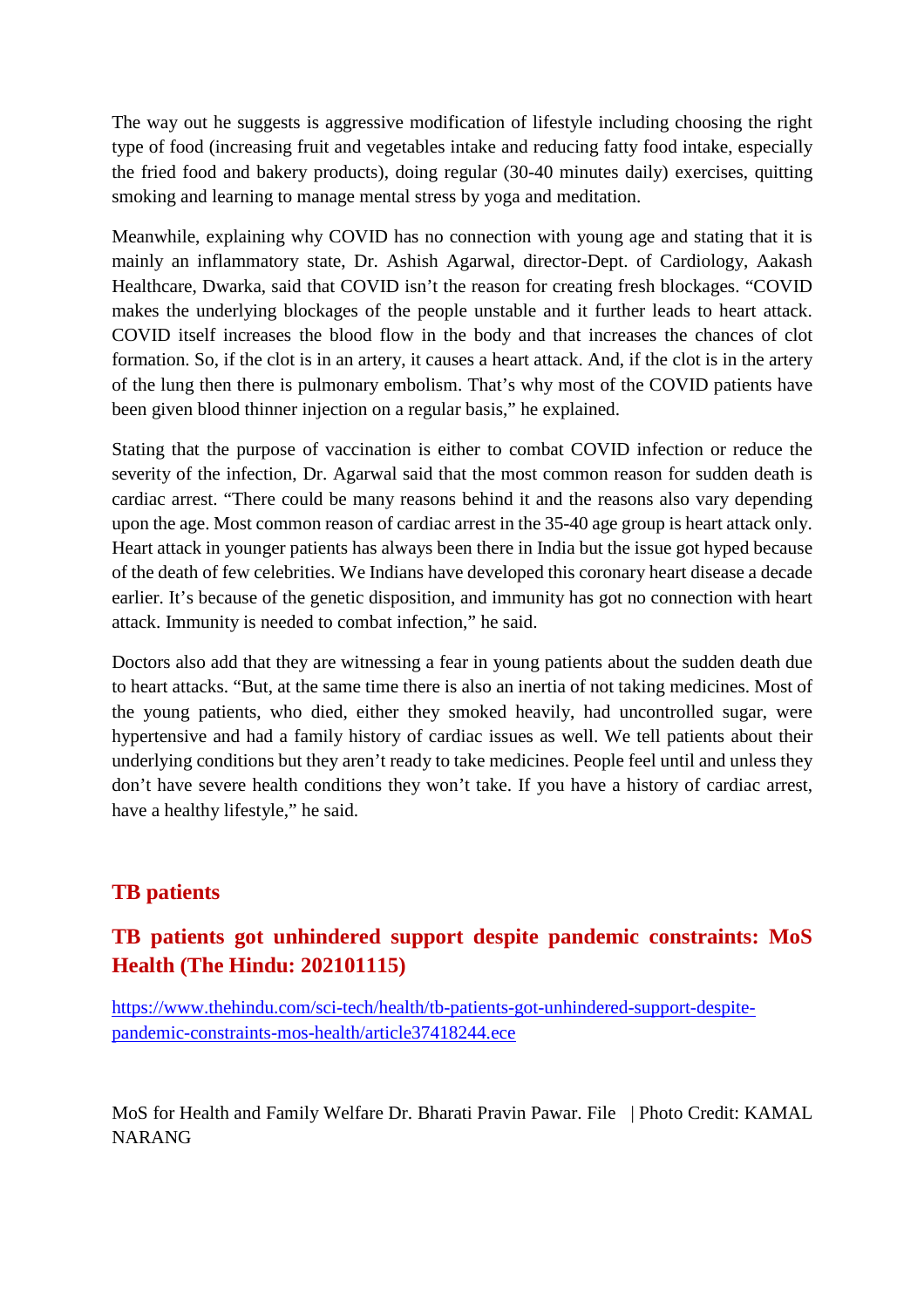Efforts made by NTEP led to significant improvements in time-to-diagnosis, treatment adherence and outcomes, Bharati Pravin Pawar said.

Despite the COVID-19 pandemic, India has managed to scale up access to free rapid molecular diagnostics and treatment for tuberculosis while financial and nutritional support to affected patients continued without any hindrance, Union Minister of State for Health Bharati Pravin Pawar said on Tuesday.

Efforts made by the National Tuberculosis Elimination Programme (NTEP) led to significant improvements in time-to-diagnosis, treatment adherence and outcomes, Ms. Pawar said as she chaired the brainstorming session on "Strategies for Ending TB by 2025", a Health Ministry statement said.

Reiterating Prime Minister Narendra Modi's commitment to eliminate TB in India by 2025, five years ahead of the Sustainable Development Goals (SDGs) target of 2030, Ms. Pawar said, "We have a mere 37 months before the deadline to end TB in the country. We need to shift gears and come up with innovative solutions to make up for the setbacks due to COVID-19

and move beyond." As proper diagnosis and prompt treatment are key to TB elimination, the NTEP is working towards accelerating universal TB care coverage and preventive services in the country.

TB preventive treatment has been prioritised under the pillar of "Prevent" in the National Strategic Plan to End TB, Ms. Pawar said

Scaling up TB preventive treatment and at the same time decentralising it to bring services closer to patients, are of utmost importance to break the chain of transmission and breakdown of those with TB infection into full-blown TB disease, she said.

Highlighting the Union government's efforts for TB eradication, she added, "TB has now been made an essential part of Comprehensive Primary Health Care and is integrated with Ayushman Bharat scheme. Our aim is to detect cases early and prevent the emergence of new cases of TB by expanding TB care through engagement of various stakeholders, including the community. The nationwide 'TB Mukt Bharat Abhiyan' has been launched in this regard." Mentioning the introduction of newer anti-TB drugs, newer regimens and programmes, Ms. Pawar appreciated the research and development efforts to combat TB.

The session focussed on five pillars – improving case detection, improving treatment adherence, evolving ways to converge with other social welfare programmes, utilising and refining private sector engagement and finally integration of NTEP within our health system for accelerating TB eradication in the country, the statement said.

## **Lung function**

**Lung function hit by stubble burning: study (The Hindu: 202101115)**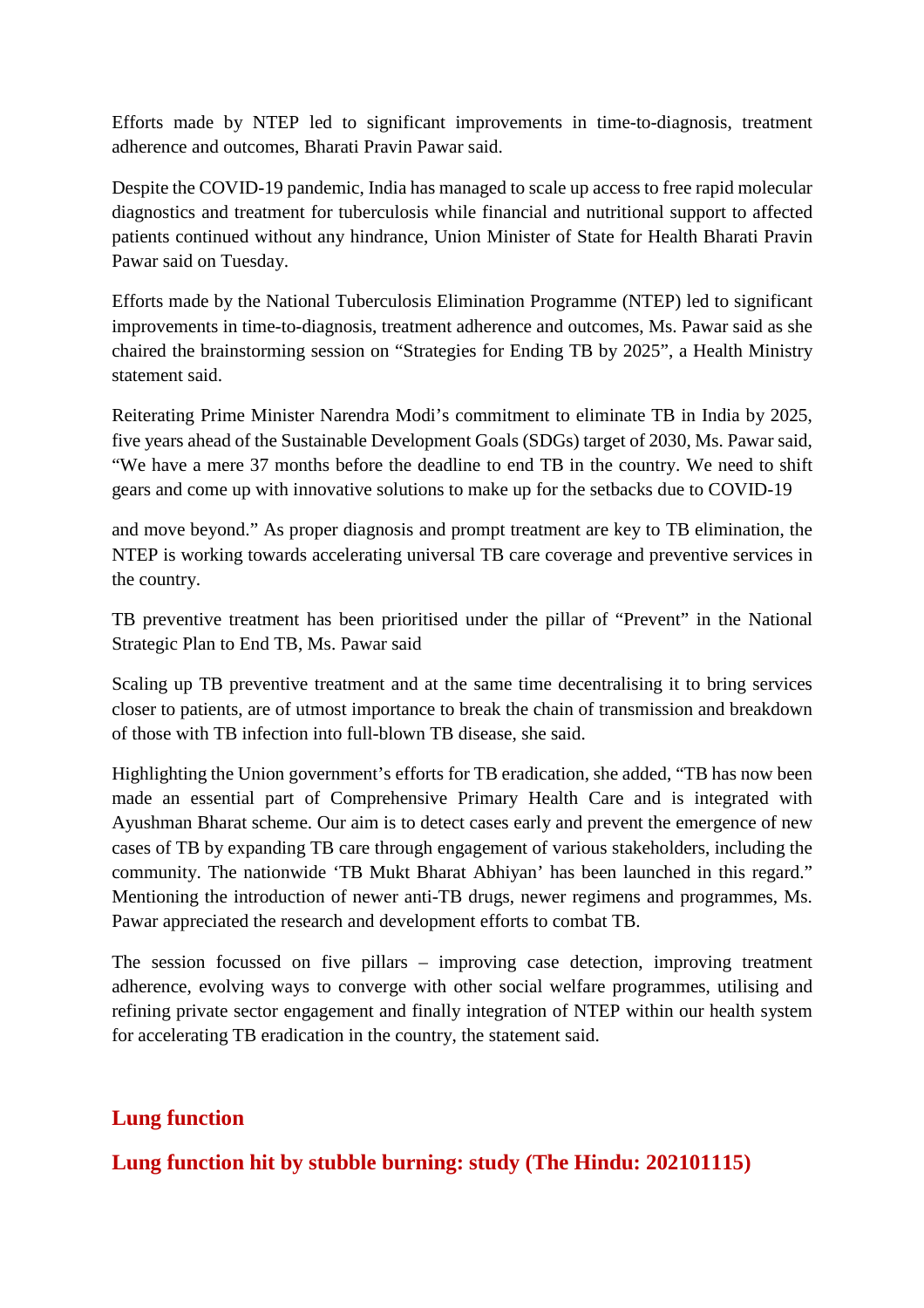https://www.thehindu.com/news/national/lung-function-hit-by-stubble-burningstudy/article37344517.ece

A farmer burning crop stubble after harvesting paddy on the outskirts of Amritsar on Thursday. | Photo Credit: AFP

Over 3,000 persons tracked in two-phase study across six villages in Punjab

Pollution from stubble burning significantly reduced lung function and was particularly harmful to women in rural Punjab, says one of the largest studies of its kind in India, correlating the effect of air pollution on health.

The study was conducted in six villages of Patiala, Punjab and spanned two phases: The first was in October 2018 and again the following summer from March to April 2019 and the second phase was undertaken in the same villages during late Oct-Nov, 2018. The latter is the period when crop burning peaks and the two timeframes were considered to measure the change in air quality during both periods. Close to 3,600 participants, from 10-60 years of age were included in the study.

While the links between particulate matter pollution and respiratory health are widely documented, there have been limited studies in India that have clearly linked the impact of poor air on lung health.

## High PM2.5 levels

It emerged from the study that the concentrations of PM2.5, the category of unburnt carbon particles considered most harmful to respiratory health, was found to increase more than twice between the two phases, from 100 g/m3 to 250 g/m3. Incidentally these are around 10-15 times the WHO prescribed air quality standards though the permissible standards by India's Central Pollution Control Board (CPCB) are higher.

## More symptoms

During the crop residue burning period, a two to three-fold increase was noted in most of the respiratory symptoms including wheezing, breathlessness on exertion, cough in morning, cough at night, skin rashes, runny nose or itchiness of eyes etc. across all age groups (10-60 years). The highest number of respiratory complaints were reported by the elderly population  $($ >40-60) and the lowest in the younger age group $($ >10-18) during crop burning period, the study's authors note.

There was decline in lung function with increase in PM2.5 concentration across all age groups even after controlling for several other exposure variables, such the influence of cooking fuel, ventilation, distance from road etc. The authors reported a 10-14% decline in lung function in men and nearly 15-18% decline in women across all age categories.